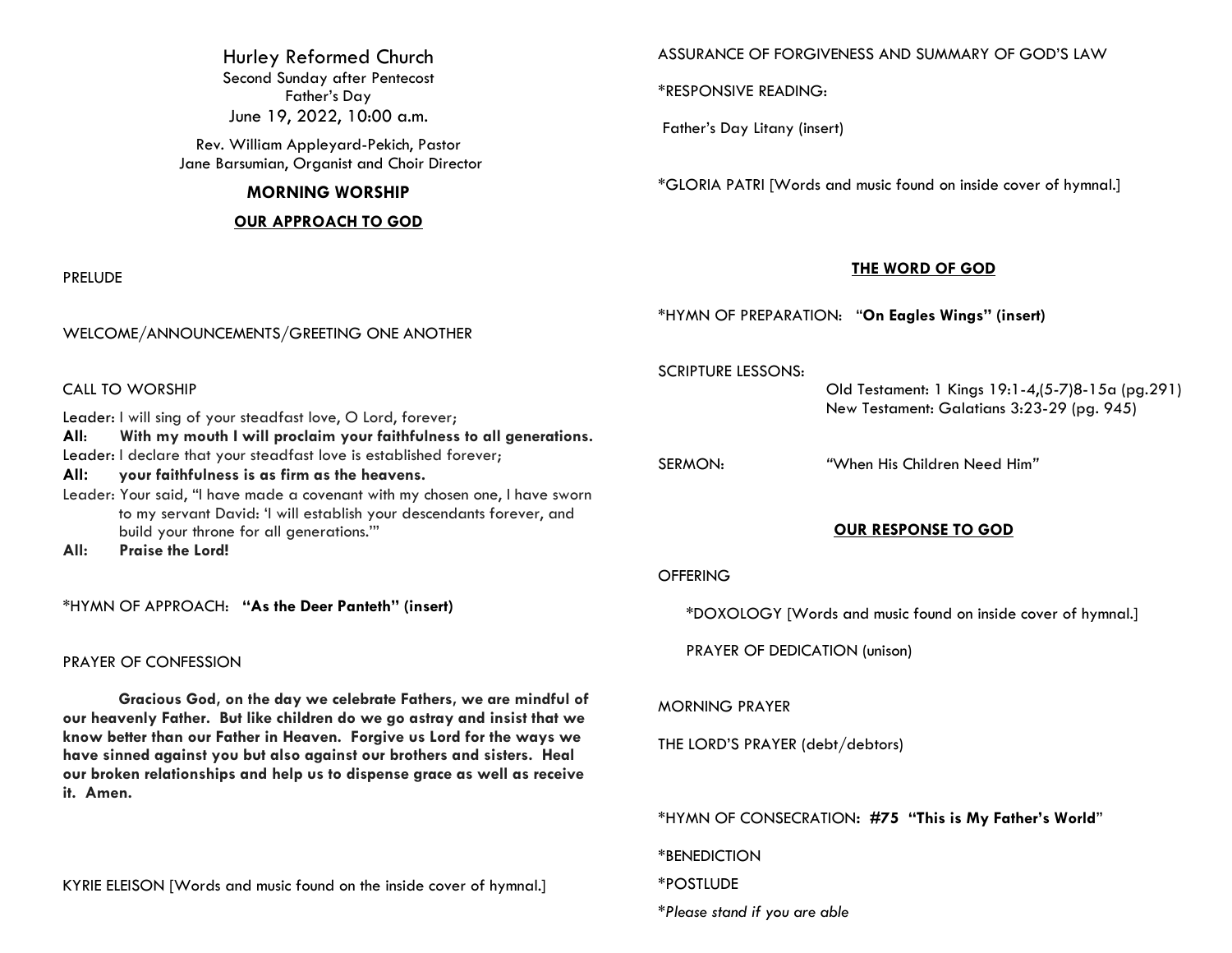### **Welcome to Hurley Reformed Church!**

With joy we welcome your presence among us today. Let the words of the psalmist set the tone of our worship: "Sing praises to the LORD, O you faithful ones, and give thanks to his holy name--joy comes with the morning" (Psalm 30:4-5 NSRV)

**In Person and Zoom Worship** happens at 10am!

**Ushers assisting in the service** are Glenn Decker and Bill Baldinger

**Please join us** in Schadewald Hall after worship for refreshments! Thank you to Lee Gable for providing them this week!

### **Flowers on the Alter**

**Mission of the month-** Walk for Water

### **Reach out to those who need your support in their day to day needs:**

Judy Bell (Terry Gaffken's mom) needs prayers; Shirley Ruth is in Golden Hill; Bev Roosa is at the Terraces at Brookmeade; Fred Horvers is at TenBroeck; Lori Pinkham is in Wingate at Ulster; Anthony DiPietro (son of MaryAnn DiPietro); Marie Dressel. David Giles, Barbara Sartorius in New Hampshire

**Audio recordings** of the weekly sermon are available on our website, HurleyReformedChurch.org.

## **Hurley Reformed Church**

11 Main Street, PO Box 328, Hurley NY 12443 845-331-4121 www.HurleyReformedChurch.org

Hours: T,W,TH,F, 9-2

**Staff**

Rev. William Appleyard-Pekich Tara Lockart- Church Secretary pastor@HurleyReformedChurch.org admin@HurleyReformedChurch.org

Organist/Choir Director – Treasurer – Arlene Cotich Jane Barsumian, M.Ed.

## **Consistory 2022**

Dennis Croswell, *Property & Maintenance* Allan Dumas Christopher Decker, *Finance* Lee Gable Glenn Decker, *Senior Elder* Jeanne Ouenzer Lisa Longto, *Clerk* David Kent, *Youth Ministry* Linda Moon, *Missions* Dino Sumerano, *Worship* Bill Baldinger Robert Kindt, *IT*

# **Elders Deacons**

Rev. Charles E. Stickley, *Pastor Emeritus*

**Stickley Gardens Columbarium . . .** A sacred place of beauty and contemplation. (*Located on the south lawn of the church.)* 

The lone candle on the chancel is our Peace Candle. It represents this church's support for the men and women in military service, and our prayer that one day we will live in a world where their sacrifice is no longer needed.



Hurley Reformed Church Hurley, New York

# The Rev. William Appleyard-Pekich Minister of Word and Sacrament

### *Welcome*

*May the doors of this church be wide enough to receive all who need human love and fellowship, and a Father's care; and narrow enough to shut out all envy and hate.*

*Enter to Worship Depart to Serve*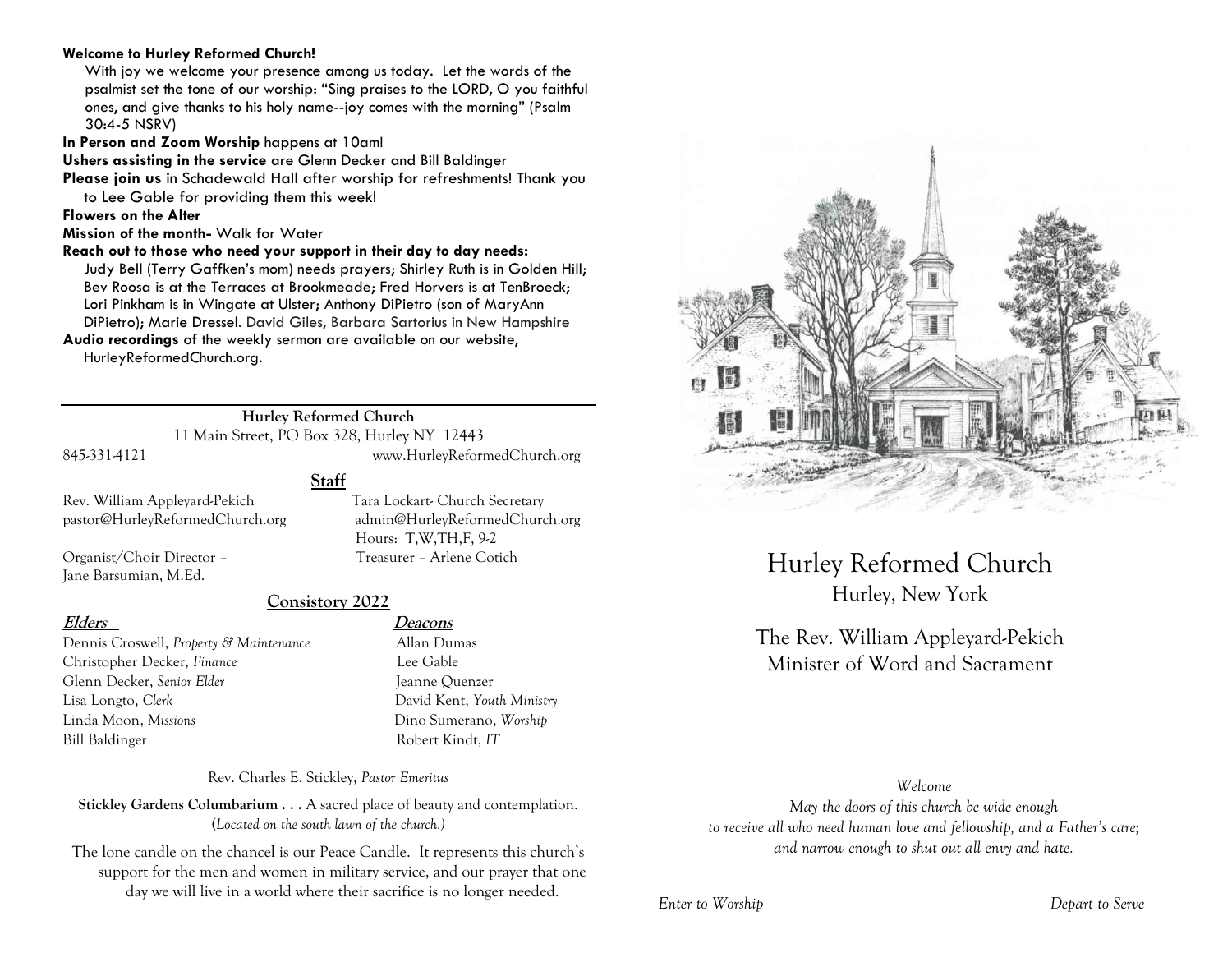# **As the Deer Panteth**

As the deer panteth for the water So my soul longs after You You alone are my heart's desire And I long to worship You

### *Chorus:*

You alone are my strength, my shield To You alone may my spirit yield You alone are my heart's desire And I long to worship You

I want you more than gold or silver Only You can satisfy You alone are the real joy giver And the apple of my eye

*Chorus:*

You're my friend and You're my brother Even though you are a King I love You more than any other So much more than anything

*Chorus:*

# **Father's Day Litany**

Lord, on this day set aside to honor and remember fathers, we give you thanks for our fathers. We are grateful that you chose to give us life through them, and that they received the gift of life from your hands, and gave it to us. Thank you for the sacrifices they made while we were children and adults.

We thank you for the men who raised us, who were our fathers in childhood. Whether birth dad, adopted dad, older brother, uncle, grandfather, stepfather or someone else, we thank you for those men who held us and fed us, who cared for us and kissed away our pain. We pray that our lives may reflect the love they showed us, and that they would be pleased to be called our dads.

|      | Leader: We pray for older dads whose children are grown.                    |
|------|-----------------------------------------------------------------------------|
| All: | Grant them joy and satisfaction for a job well done.                        |
|      | Learder: We pray for new dads experiencing changes they could not           |
|      | predict.                                                                    |
| All: | Grant them rest and peace as they trust you for the future.                 |
|      | Leader: We pray for men who will soon be dads.                              |
| All: | Grant them patience and good counsel in the coming months.                  |
|      |                                                                             |
|      | Leader: We pray for dads who face the demands of single parenthood.         |
| All: | Grant them strength and wisdom.                                             |
|      | Leader: We pray for dads who enjoy financial abundance.                     |
| All: | Grant them time to share with their families.                               |
|      | Leader: We pray for dads who are raising their children in poverty.         |
| All: | Grant them relief and justice.                                              |
|      | Leader: We pray for step-dads.                                              |
| All: | Grant them patience and understanding and love.                             |
|      | Leader: We pray for dads who are separated from their children.             |
| All: | Grant them faith and hope.                                                  |
|      | Leader: We pray for fathers in marriages that are in crisis.                |
| All: | Grant them support and insight.                                             |
|      | Leader: We pray for dads who have lost children.                            |
| All: | Grant them comfort in the resurrection of Jesus Christ.                     |
|      | Leader: We pray for dads who gave up their children.                        |
| All: | Grant them peace and confidence as they trust in your                       |
|      | providence.                                                                 |
|      | Leader: We pray for adoptive fathers.                                       |
| All: | Grant them joy and gratitude for the gift you have provided.                |
|      | Leader: We pray for boys and men who think about being dads.                |
| All: | <b>Grant them wisdom and discernment.</b>                                   |
|      | Leader: We pray for men who desperately want, or wanted, to be dads.        |
| All: | Grant them grace to accept your timing and will.                            |
|      | Leader: We pray for all men who have assumed the father's role in a child's |
|      | life.                                                                       |
| All: | Grant them joy and the appreciation of others.                              |
|      | Leader: We pray for those people present who are grieving the loss of their |
|      | fathers.                                                                    |
| All: | Grant them comfort and hope in Christ's resurrection.                       |
|      |                                                                             |

Lord, we thank you for the gift of fatherhood. We thank you for the many examples of faithful fathers in scripture, like Noah, Abraham, Isaac, and Joseph. We are mindful this day of all these men, and especially you our heavenly Father, the father of our Lord Jesus Christ. May these men gathered here today emulate these examples of faith and fatherhood. And may they model for all the rest of us what it means to be your disciple. Bless them on this special day; in the name of Jesus Christ. **Amen**.